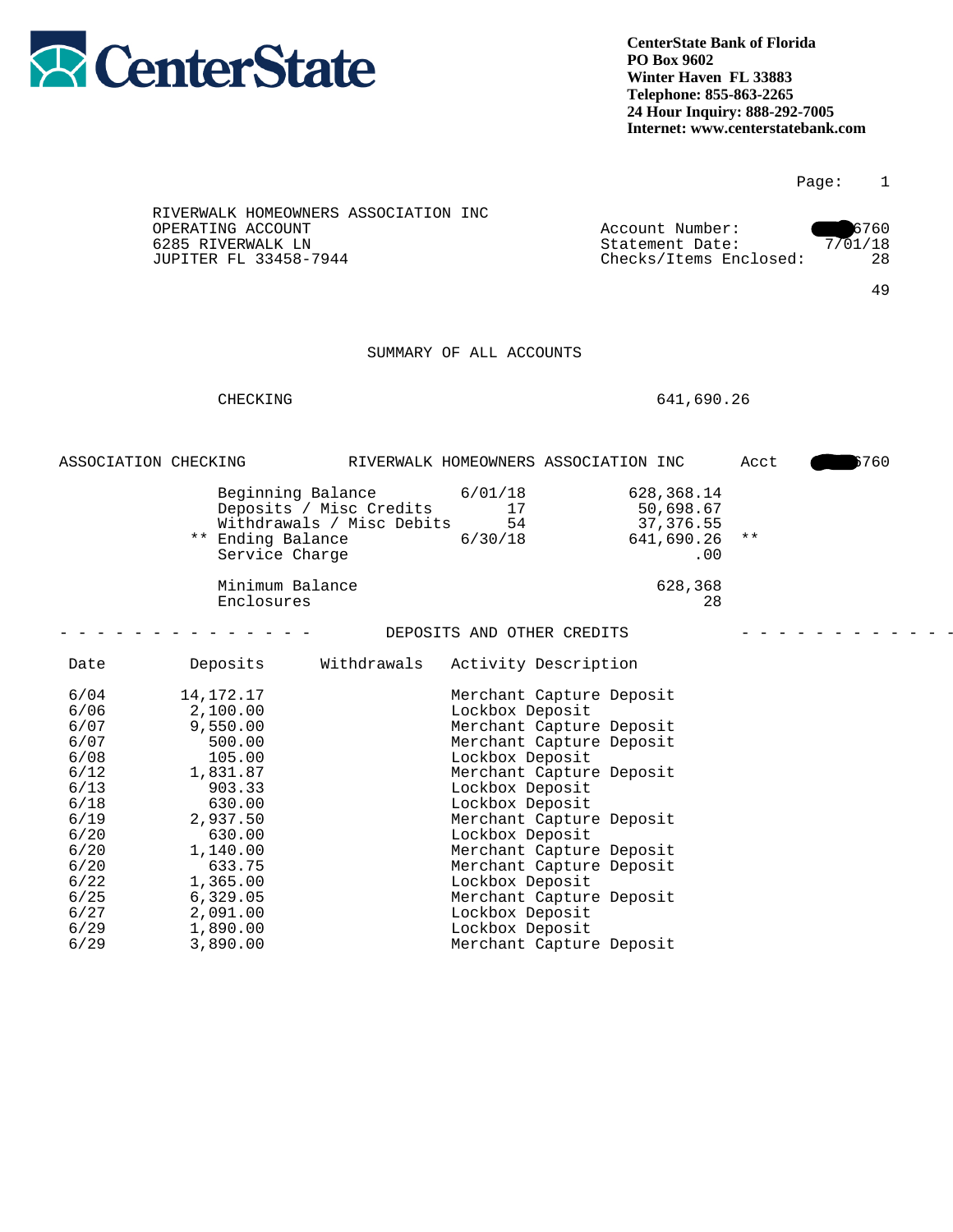

Page: 2

|  | RIVERWALK HOMEOWNERS ASSOCIATION INC | Account Number: | 1760    |
|--|--------------------------------------|-----------------|---------|
|  |                                      | Statement Date: | 7/01/18 |

- - - - - - - - - - - - - - MISCELLANEOUS DEBITS - - - - - - - - - - - - -

| Date   |          | Deposits Withdrawals Activity Description            |
|--------|----------|------------------------------------------------------|
| 6/06   | 11.70    | FPL DIRECT DEBIT/ELEC PYMT                           |
| 6/12   | 5,623.62 | RIVERWALK HOA<br>ADP WAGE PAY/WAGE PAY               |
|        |          | RIVERWALK HOMEOWNERS A                               |
| 6/12   | 1,428.02 | ADP Tax/ADP Tax<br>RIVERWALK HOMEOWNERS A            |
| 6/13   | 692.44   | FPL DIRECT DEBIT/ELEC PYMT                           |
| 6/13   | 230.46   | RIVERWALK HOMEOWNERS A<br>FPL DIRECT DEBIT/ELEC PYMT |
|        |          | RIVERWALK HOMEOWNERS A                               |
| 6/13   | 198.16   | FPL DIRECT DEBIT/ELEC PYMT                           |
|        |          | RIVERWALK HOMEOWNERS A                               |
| 6/13   | 197.92   | FPL DIRECT DEBIT/ELEC PYMT                           |
|        |          | RIVERWALK HOMEOWNERS A                               |
| 6/13   | 158.30   | FPL DIRECT DEBIT/ELEC PYMT                           |
|        |          | RIVERWALK HOMEOWNERS A                               |
| 6/13   | 80.24    | FPL DIRECT DEBIT/ELEC PYMT                           |
| 6/13   | 51.13    | RIVERWALK HOMEOWNERS A<br>FPL DIRECT DEBIT/ELEC PYMT |
|        |          | RIVERWALK HOMEOWNERS A                               |
| $6/13$ | 25.64    | FPL DIRECT DEBIT/ELEC PYMT                           |
|        |          | RIVERWALK HOMEOWNERS A                               |
| 6/13   | 19.09    | FPL DIRECT DEBIT/ELEC PYMT                           |
|        |          | RIVERWALK HOMEOWNERS A                               |
| 6/13   | 11.23    | FPL DIRECT DEBIT/ELEC PYMT                           |
|        |          | RIVERWALK HOMEOWNERS A                               |
| 6/13   | 10.67    | FPL DIRECT DEBIT/ELEC PYMT                           |
|        |          | RIVERWALK HOMEOWNERS A                               |
| 6/20   | 159.29   | TOWN OF JUPITER/UT BILL                              |
| 6/20   | 96.52    | RIVERWALK HOMEOWNERS A<br>TOWN OF JUPITER/UT BILL    |
|        |          | RIVERWALK HOMEOWNERS A                               |
|        |          |                                                      |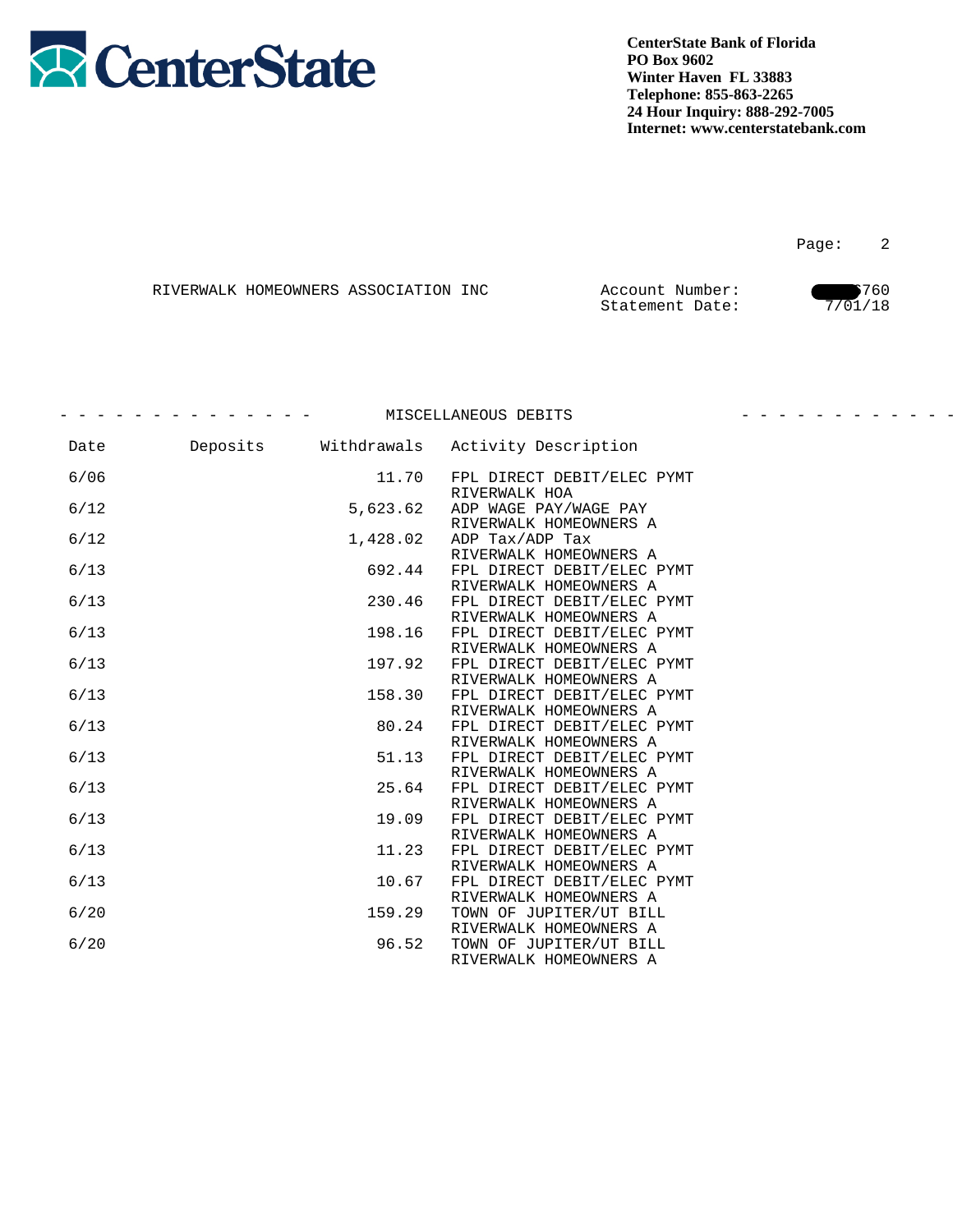

|  | RIVERWALK HOMEOWNERS ASSOCIATION INC | Account Number: | 1760    |
|--|--------------------------------------|-----------------|---------|
|  |                                      | Statement Date: | 7/01/18 |

|      |          | MISCELLANEOUS DEBITS                                 |  |
|------|----------|------------------------------------------------------|--|
| Date |          | Deposits Withdrawals Activity Description            |  |
| 6/20 | 65.76    | TOWN OF JUPITER/UT BILL<br>RIVERWALK HOA             |  |
| 6/20 | 62.38    | TOWN OF JUPITER/UT BILL<br>RIVERWALK HOMEOWNERS A    |  |
| 6/21 | 414.12   | FPL DIRECT DEBIT/ELEC PYMT<br>RIVERWALK HOMEOWNERS A |  |
| 6/21 | 325.68   | FPL DIRECT DEBIT/ELEC PYMT<br>RIVERWALK HOMEOWNERS A |  |
| 6/21 | 258.82   | FPL DIRECT DEBIT/ELEC PYMT<br>RIVERWALK HOMEOWNERS A |  |
| 6/21 | 199.21   | FPL DIRECT DEBIT/ELEC PYMT<br>RIVERWALK HOMEOWNERS A |  |
| 6/21 | 162.25   | FPL DIRECT DEBIT/ELEC PYMT<br>RIVERWALK HOMEOWNERS A |  |
| 6/26 | 5,623.64 | ADP WAGE PAY/WAGE PAY<br>RIVERWALK HOMEOWNERS A      |  |
| 6/26 | 1,428.00 | ADP Tax/ADP Tax<br>RIVERWALK HOMEOWNERS A            |  |
| 6/29 | 708.00   | Normandy Harbor/SIGONFILE<br>Riverwalk Homeowners A  |  |
|      |          |                                                      |  |

|        | --------------- |               | CHECKS                            |                 |                       |          |
|--------|-----------------|---------------|-----------------------------------|-----------------|-----------------------|----------|
|        |                 |               | * indicates skip in check numbers |                 |                       |          |
|        | Date Check No.  |               | Amount Date Check No.             |                 | Amount Date Check No. | Amount   |
| 6/07   | 6094            | 175.72 6/06   | 6101                              | $609.47$ $6/12$ | 6108                  | 650.00   |
| $6/06$ | 6095            | 2,045.00 6/05 | 6102                              | 480.00 6/19     | 6109                  | 202.07   |
| $6/05$ | 6096            | 3,295.60 6/21 | 6103                              | 500.00 6/19     | 6110                  | 112.00   |
| $6/08$ | 6097            | 144.45 6/08   | 6104                              | 243.96 6/25     | 6111                  | 154.00   |
| $6/11$ | 6098            | 426.00 6/08   | 6105                              | 130.06 6/19     | 6112                  | , 289.91 |
| 6/26   | 6099            | 5,200.00 6/05 | 6106                              | l,225.00 6/25   | 6114*                 | 174.62   |
| $6/11$ | 6100            | 100.00 6/07   | 6107                              | $274.56$ 6/22   | 6116*                 | 171.84   |